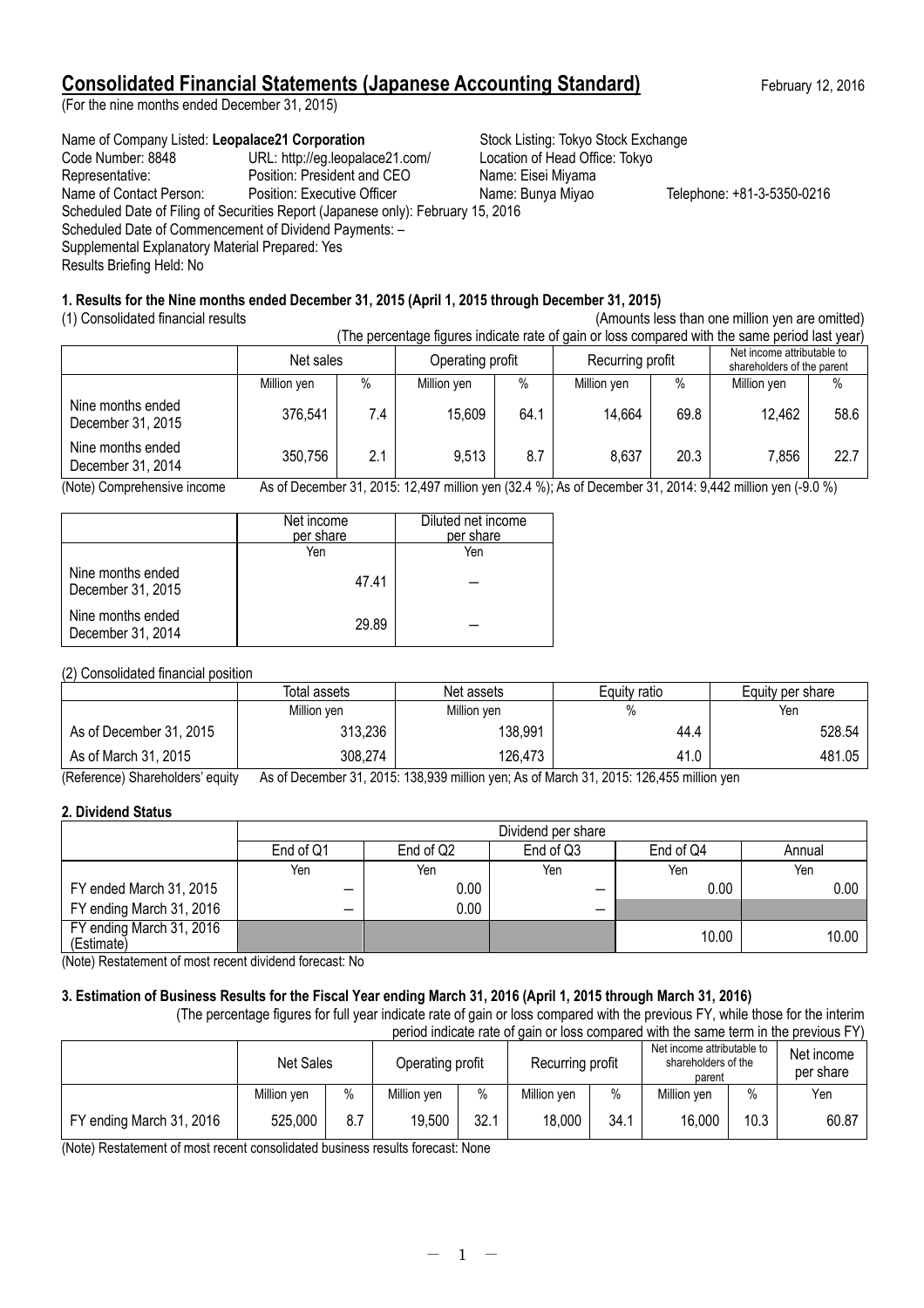# **4. Other**

- (1) Changes in major subsidiaries during the subject period (change in specific subsidiaries resulting in a change in the scope of consolidation): None
- (2) Use of accounting procedures specific to the preparation of quarterly financial statements: Yes (Note) For details, please refer to P.6 "2. Matters Relating to Summary Information (2) Application of Accounting Methods Specific to the Preparation of Quarterly Consolidated Financial Statements."
- (3) Changes in accounting principles, procedures or reporting methods used in preparation of financial statements (changes in important items concerning preparation of financial statements)
	- (i) Changes in accounting policies accompanying revision of accounting standards, etc.: Yes
	- (ii) Changes in accounting policies other than (i) above: None
	- (iii) Changes in accounting estimates: None
	- (iv) Restatements: None

(Note) For details, please refer to P.6 "2. Matters Relating to Summary Information (3) Changes in Accounting Policy, Changes in Accounting Estimates, and Restatements."

- (3) Total number of outstanding shares (common stock)
	- (i) Total number of outstanding shares at term end (including treasury stock)
		- As of December 31, 2015: 267,443,915 shares, As of March 31, 2015: 267,443,915 shares
	- (ii) Total treasury stock at term end
		- As of December 31, 2015: 4,569,430 shares, As of March 31, 2015: 4,569,430 shares
	- (iii) Average number of outstanding shares during the period
		- As of December 31, 2015: 262,874,485 shares, As of December 31, 2014: 262,874,609 shares

\*Indication regarding the status of auditing:

These financial statements are not subject to auditing under the Financial Instruments and Exchange Act. The review of these financial statements in accordance with the Financial Instruments and Exchange Act completed at the time of disclosure.

\*Explanation on the proper use of the business forecasts, and other special notices:

(Note on the business forecasts and other forward-looking statements)

The business forecasts and other forward-looking statements contained in this report are based on information currently available to the Company and on certain assumptions that Leopalace21 has judged to be reasonable. Readers should be aware that a variety of factors might cause actual results to differ significantly from these forecasts.

For assumptions of business forecasts and notes on the proper use of these forecasts, please refer to P.5 "1. Business Results (3) Explanation Concerning Business Forecasts and Other Forward-looking Statements."

(Method for the acquisition of supplemental explanatory material)

Supplemental Explanatory Material on quarterly financial statements is scheduled to be posted on the Company's web site on February 12, 2016.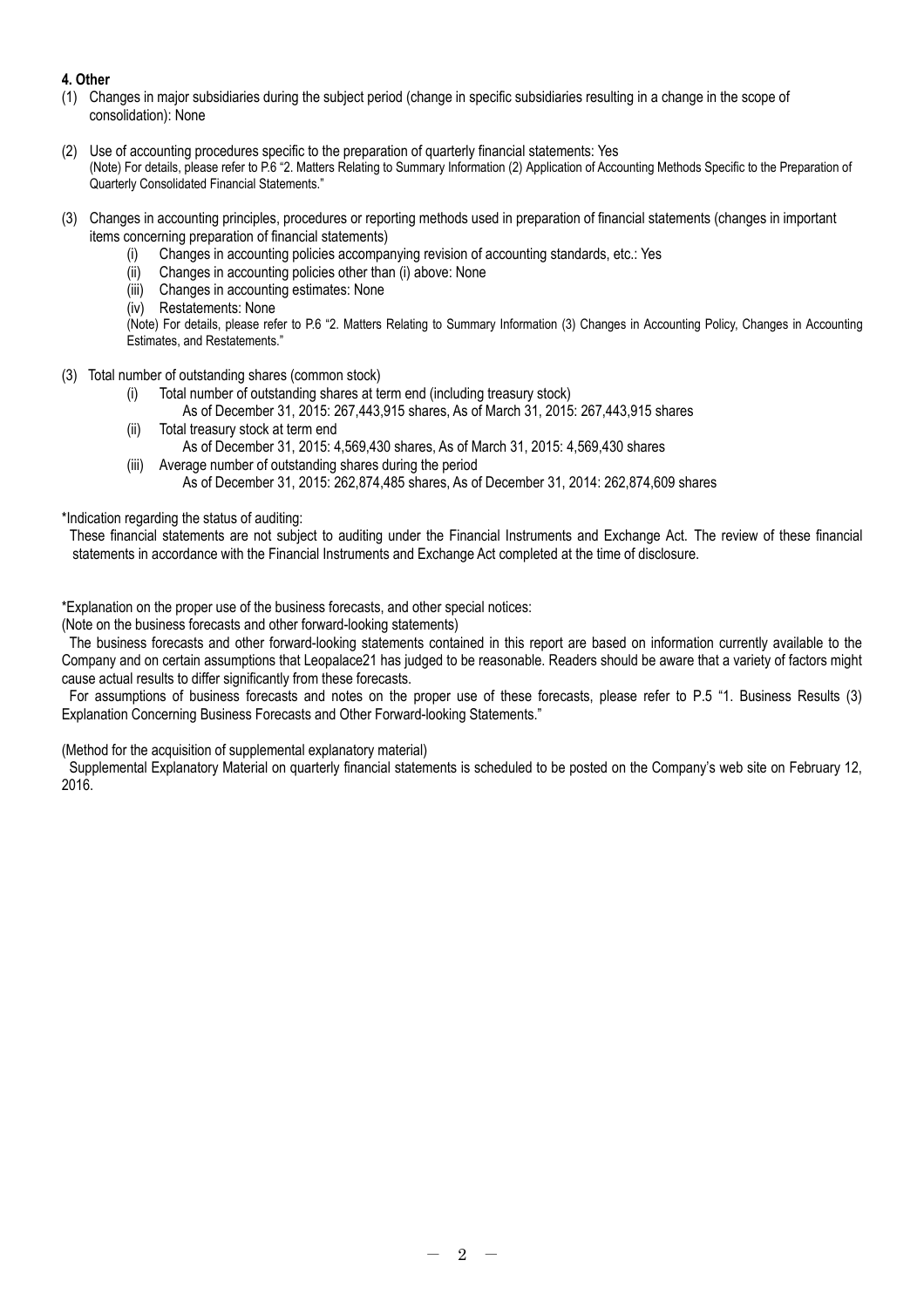# 【Table of Contents】

| (2) Application of Accounting Methods Specific to the Preparation of Quarterly Consolidated Financial Statements6 |  |
|-------------------------------------------------------------------------------------------------------------------|--|
|                                                                                                                   |  |
|                                                                                                                   |  |
|                                                                                                                   |  |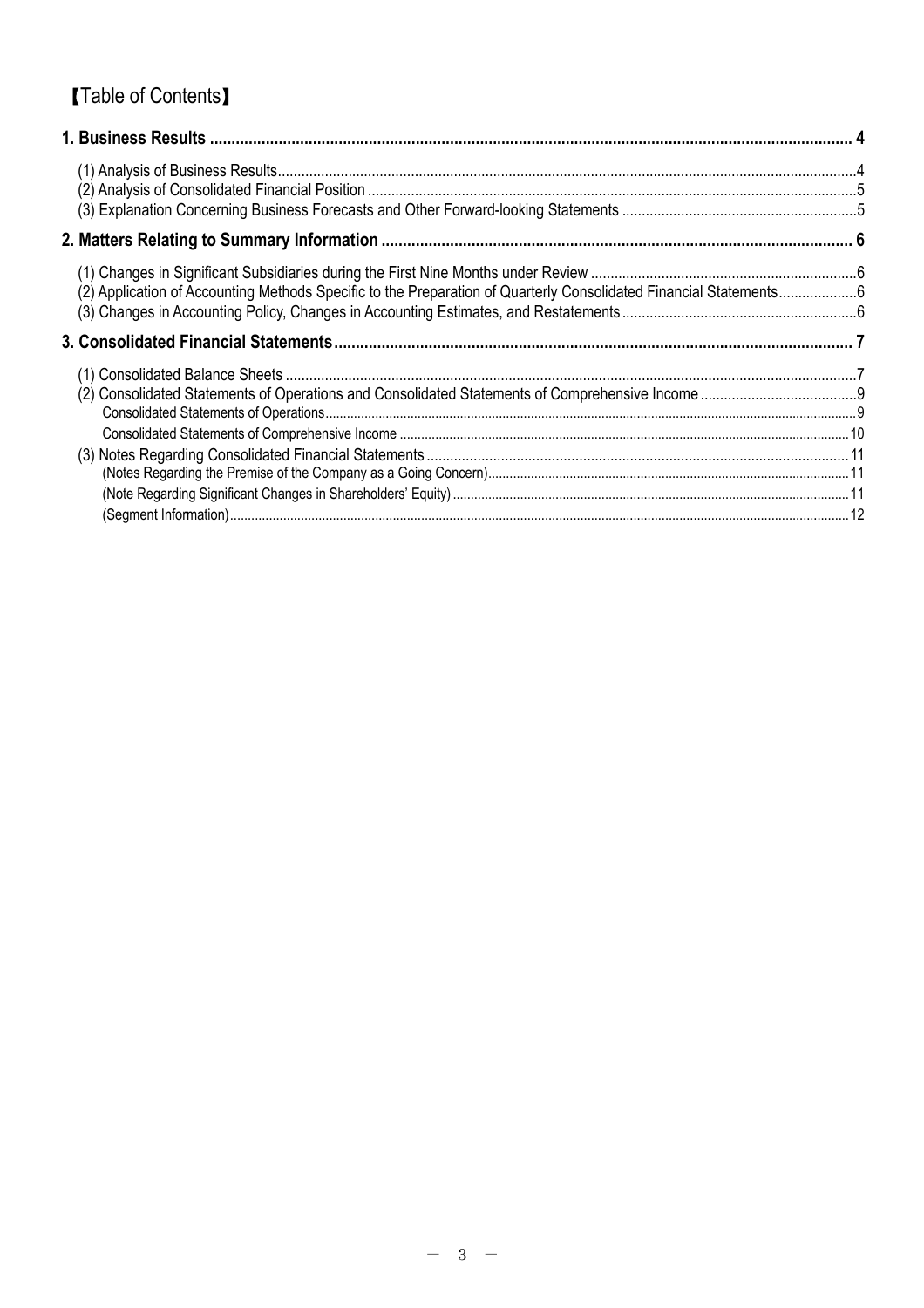# **1. Business Results (1) Analysis of Business Results**

|                                        |           |                  |                  | וויוסע וועווווען)                                           |
|----------------------------------------|-----------|------------------|------------------|-------------------------------------------------------------|
|                                        | Net sales | Operating profit | Recurring profit | Net income attributable<br>to shareholders of the<br>parent |
| Nine months ended<br>December 31, 2015 | 376,541   | 15,609           | 14,664           | 12,462                                                      |
| Nine months ended<br>December 31, 2014 | 350,756   | 9,513            | 8,637            | 7,856                                                       |
| <b>Difference</b>                      | 25,785    | 6,095            | 6,026            | 4,606                                                       |

 $(Million$  yon)

During the subject nine months, the domestic economy showed gradual progression, such as signs of recovery in individual consumption, due to an improvement in corporate earnings, employment, and income.

In the rental housing industry, negative effects of the rush demand from the increase in consumption tax began to fade, and as apartment construction continues to be an ideal inheritance tax-reduction strategy, new housing starts of leased units trended at a steady pace. On the other hand, as the number of vacant houses increases due to oversupply, achieving stable occupancy rates requires constructing apartments in areas with high demand, as well as providing high-quality housing and services.

Under these conditions, the Leopalace21 Group (the "Group") aims to achieve targets of the Medium-term Management Plan "EXPANDING VALUE," which is in its second year, by building a solid management structure focusing on the core businesses, made up of Leasing and Construction. In addition, the Group aims to establish new businesses that will contribute to future growth.

As a result, net sales for the first nine months were 376,541 million yen (up 7.4% year-on-year). Operating profit was 15,609 million yen (up 64.1% year-on-year), recurring profit was 14,664 million yen (up 69.8% year-on-year), and net income attributable to shareholders of the parent was 12,462 million yen (up 58.6% year-on-year).

The Group's Construction Business has many building construction contracts stipulating completion in the fourth quarter, which is when demand for apartments is highest. In the Leasing Business, the number of apartments under management will increase as apartments are completed, so seasonal fluctuations put a preponderance of earnings into the fourth quarter.

| (Million yen)<br>(Actual figures by segment) |                                              |                                              |                   |                                              |                                              |            |  |
|----------------------------------------------|----------------------------------------------|----------------------------------------------|-------------------|----------------------------------------------|----------------------------------------------|------------|--|
|                                              |                                              | Net sales                                    |                   |                                              | Operating profit                             |            |  |
|                                              | Nine months<br>ended<br>December 31,<br>2014 | Nine months<br>ended<br>December 31,<br>2015 | <b>Difference</b> | Nine months<br>ended<br>December 31,<br>2014 | Nine months<br>ended<br>December 31,<br>2015 | Difference |  |
| Leasing Business                             | 296,353                                      | 304,987                                      | 8,633             | 15,146                                       | 18,155                                       | 3,009      |  |
| <b>Construction Business</b>                 | 37,694                                       | 51,494                                       | 13,799            | (1, 855)                                     | 852                                          | 2,708      |  |
| <b>Elderly Care Business</b>                 | 7,978                                        | 8,072                                        | 93                | (380)                                        | (934)                                        | (554)      |  |
| <b>Hotels &amp; Resort Business</b>          | 6,546                                        | 8,518                                        | 1,972             | (690)                                        | (389)                                        | 301        |  |
| Others                                       | 2,182                                        | 3,468                                        | 1,286             | 280                                          | 530                                          | 249        |  |
| Adjustments                                  | $\blacksquare$                               |                                              |                   | (2,987)                                      | (2,605)                                      | 381        |  |
| Total                                        | 350,756                                      | 376,541                                      | 25,785            | 9,513                                        | 15,609                                       | 6,095      |  |

#### (i) Leasing Business

The occupancy rate at the end of the third quarter was 86.89% (up 1.20 points from the end of the same quarter last year) and the average occupancy rate for the period was 87.41% (up 1.45 points year-on-year).

In the Leasing Business, to establish stable profits led by occupancy improvement, the Group implemented measures such as expanding tenant services including "Room Customize" and website for tenants "MY PAGE", as well as further strengthening sales for female and corporate customers by security system installations. In addition, the Group aims to increase foreign tenants by refining customer support.

The number of units under management at the end of the third quarter was 560,000 (increasing 5,000 from the end of the last fiscal year), the number of direct offices was 189 (increasing 1 from the end of the last fiscal year), and the number of franchise offices was 130 (decreasing 11 from the end of the last fiscal year).

As a result, net sales amounted to 304,987 million yen (up 2.9% year-on-year), and operating profit was 18,155 million yen (up 19.9% year-on-year).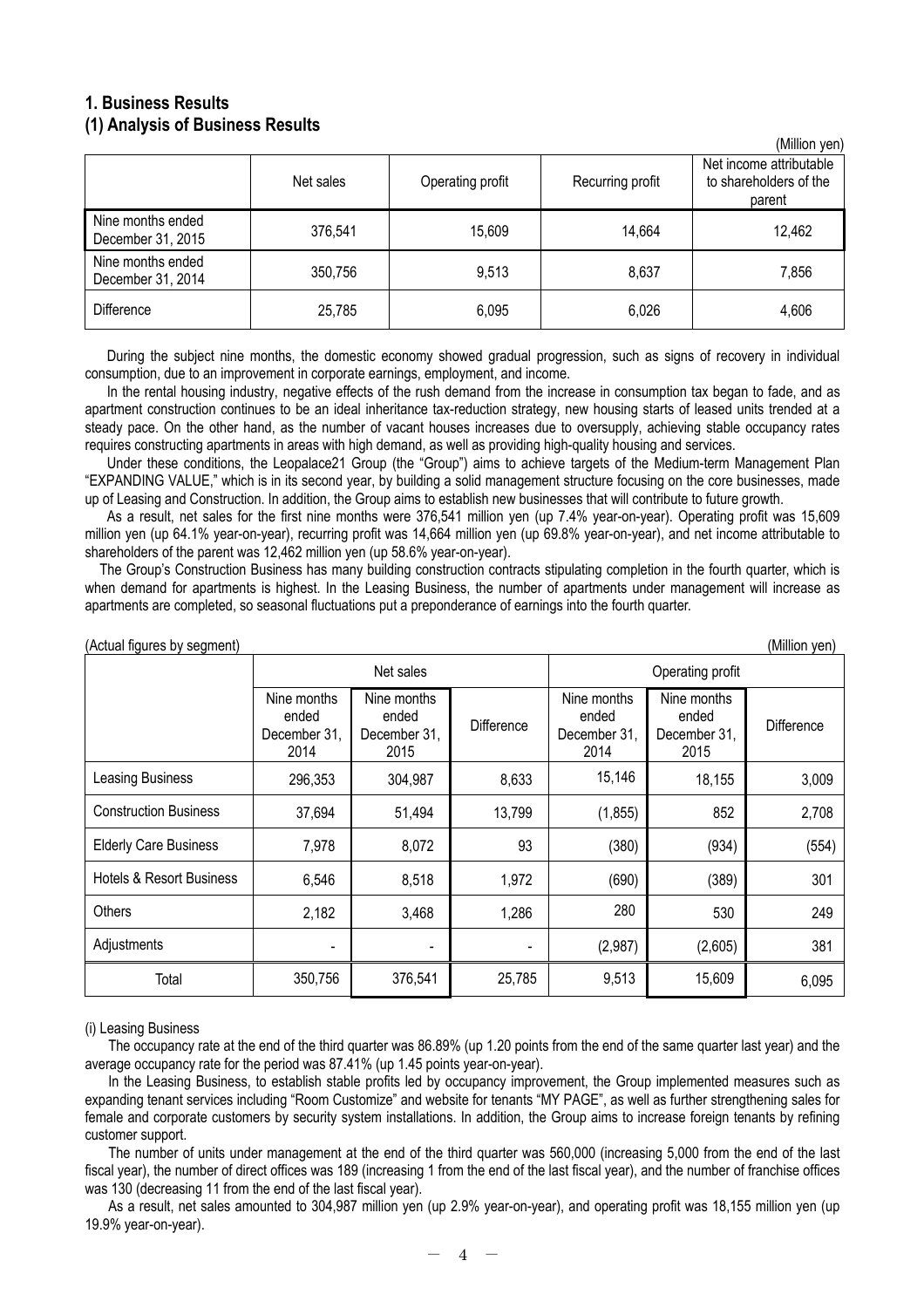#### (ii) Construction Business

Orders received during the subject nine months were 60,977 million yen (down 8.7% year-on-year) and the orders received outstanding stood at 65,406 million yen (up 0.7% from the end of the same quarter last year).

In the Construction Business, the Group aimed to improve profitability by focusing apartment supply in the three metropolitan areas where solid leasing demand is anticipated, as well as providing high quality products with earthquake-resistant and better sound insulation. In addition, the Group implemented a new brand attempting to strengthen product competitiveness and refresh the image of tenants, expanded construction variations based on "ideal land use", and has begun reconsidering suppliers and its product prices.

As a result, net sales came to 51,494 million yen (up 36.6% year-on-year), and operating profit was 852 million yen (compared to a loss of 1,855 million yen in the same period of the previous fiscal year).

#### (iii) Elderly Care Business

Net sales were 8,072 million yen (up 1.2% year-on-year), and operating loss was 934 million yen (increasing loss of 554 million yen year-on-year). In the Elderly Care Business, which was positioned as growth strategy area in the Medium-term Management Plan, the Group will open new facilities in collaboration with the Construction Business.

#### (iv) Hotels & Resort Business

Net sales of the resort facilities in Guam and hotels in Japan were 8,518 million yen (up 30.1% year-on-year), and operating loss was 389 million yen (decreasing loss of 301 million yen year-on-year).

#### (v) Other Businesses

In Other Businesses such as the small-claims and short-term insurance business, the solar power generation business, and the finance business, net sales were 3,468 million yen (up 58.9% year-on-year), and operating profit was 530 million yen (up 88.8% year-on-year).

### **(2) Analysis of Consolidated Financial Position**

(i) Position of Assets, Liabilities, and Net assets

|                         |         |             | (Million yen) |
|-------------------------|---------|-------------|---------------|
|                         | Assets  | Liabilities | Net assets    |
| As of December 31, 2015 | 313,236 | 174,244     | 138,991       |
| As of March 31, 2015    | 308,274 | 181,801     | 126,473       |
| Difference              | 4,961   | (7, 556)    | 12,518        |

Total assets at the end of the third quarter increased 4,961 million yen from the end of the previous fiscal year to 313,236 million yen. This was mainly attributable to an increase of 4,622 million yen in cash and cash equivalents, 1,421 million yen in machinery, equipment, and vehicles related to the solar power generation business, 1,371 million yen in leased assets and 1,486 million yen in construction in progress, despite a decrease of 1,151 million yen in other accounts receivable and 2,624 million yen in buildings and structures.

Total liabilities decreased 7,556 million yen from the end of the previous fiscal year to 174,244 million yen. This primarily reflected a decrease of 18,069 million yen in short-term interest-bearing debt, 6,319 million yen in unpaid expenses and 8,402 million yen in long and short term advances received, despite an increase in long-term interest-bearing debt of 25,825 million yen due to the issuance of corporate bonds.

Net assets increased 12,518 million yen from the end of the previous fiscal year to 138,991 million yen, chiefly due to a recording of 12,462 million yen in net income attributable to shareholders of the parent. The ratio of shareholders' equity to assets rose 3.4 points from the end of the previous fiscal year, to 44.4%.

### **(3) Explanation Concerning Business Forecasts and Other Forward-looking Statements**

Business forecasts announced in the consolidated financial statements published on May 11, 2015 remain unchanged. Please note that business forecasts and other forward-looking statements contained in this report are based on information currently available to the Group as of the publication of this statement, and actual results may differ due to a variety of factors.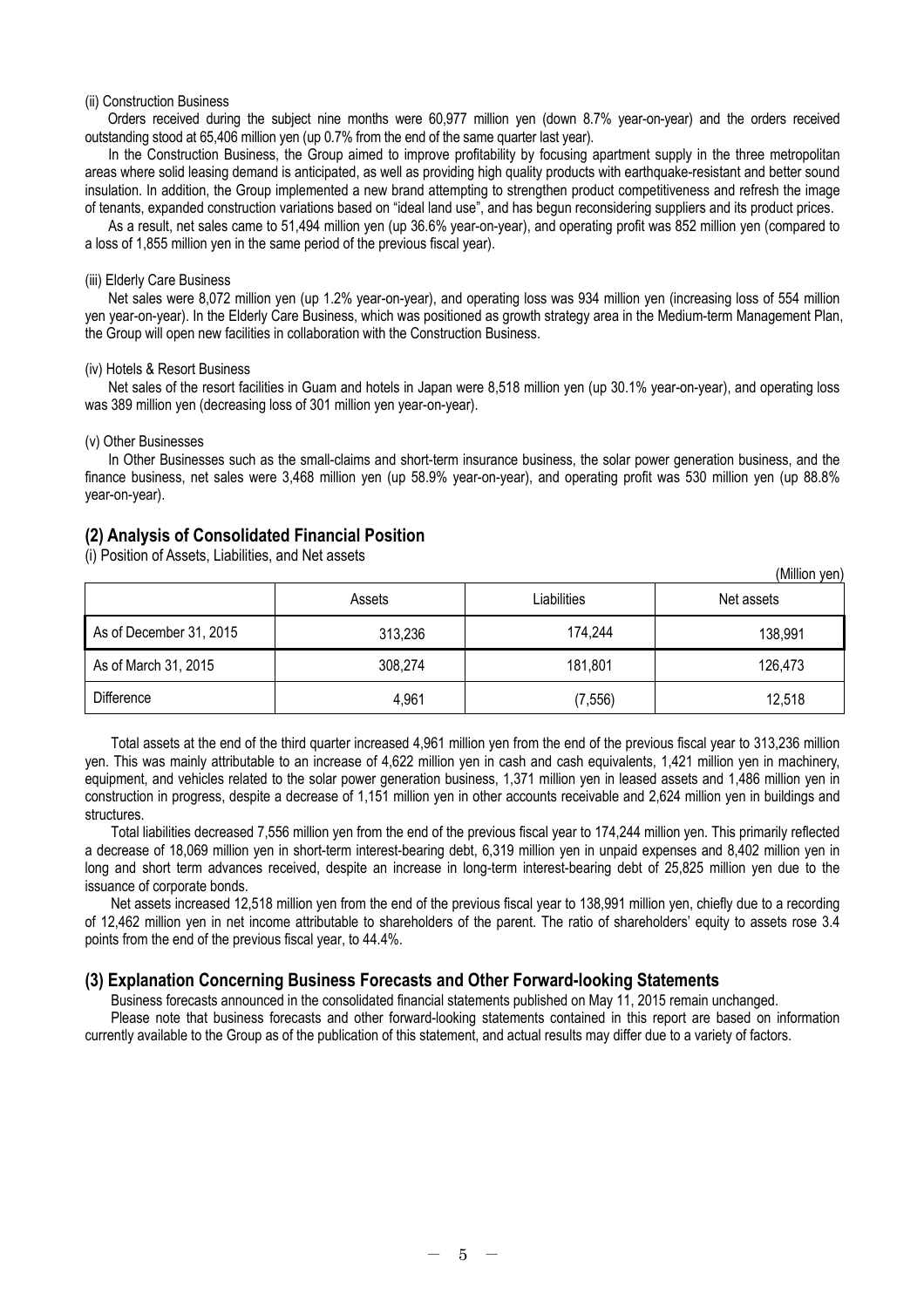# **2. Matters Relating to Summary Information**

# **(1) Changes in Significant Subsidiaries during the First Nine Months under Review**

Not applicable

# **(2) Application of Accounting Methods Specific to the Preparation of Quarterly Consolidated Financial Statements**

Tax expenses are calculated by multiplying net income before income taxes by a reasonably estimated effective tax rate, after applying the tax effect accounting to net income before income taxes for the consolidated fiscal year that includes the cumulative third quarter.

# **(3) Changes in Accounting Policy, Changes in Accounting Estimates, and Restatements**

(Changes in accounting policies)

(Application of accounting policies related to business combinations)

Starting in the first quarter of the consolidated fiscal year, the Accounting Standard for Business Combinations (ASBJ Statement No. 21 on September 13, 2013; hereinafter referred to as the "Business Combinations Accounting Standard"), the Accounting Standard for Consolidated Financial Statements (ASBJ Statement No. 22 on September 13, 2013; hereinafter referred to as the "Consolidated Accounting Standard"), the Accounting Standard for Business Divestiture (ASBJ Statement No. 7 on September 13, 2013; hereinafter referred to as the "Business Divestiture Accounting Standard"), and other standards, Leopalace21 Corporation (the "Company") changed accounting methods to those recording differences from fluctuations in equity that the Company holds in subsidiaries, for which the Company continues to control as capital surplus, and recording acquisition-related expenses as expenses for a consolidated fiscal year when the relevant expenses incur. The Company also changed accounting methods to those reflecting a review of the distribution amount of acquisition costs following the finalization of preliminary accounting processing for business combinations that are carried out after the beginning of the first quarter of the consolidated fiscal year to quarterly consolidated financial statements for the consolidated quarterly accounting period to which the business combination belongs. Moreover, the Company changed the presentation, such as quarterly net income, and the presentation of minority interests to non-controlling interests. To reflect changes in the relevant presentation, the Company reclassified quarterly consolidated financial statements for the first nine months of the previous consolidated fiscal year and consolidated financial statements for the previous consolidated fiscal year.

The Company applies the Business Combinations Accounting Standard and other standards in compliance with the transitional handling as set forth in Paragraph 58-2 (4) of the Business Combinations Accounting Standard, Paragraph 44-5 (4) of the Consolidated Accounting Standard and Paragraph 57-4 (4) of the Business Divestiture Accounting Standard, and it applied these standards from the beginning of the first quarter of the consolidated fiscal year and will continue to apply them in the future.

There is no impact on profits and losses from the changes described above.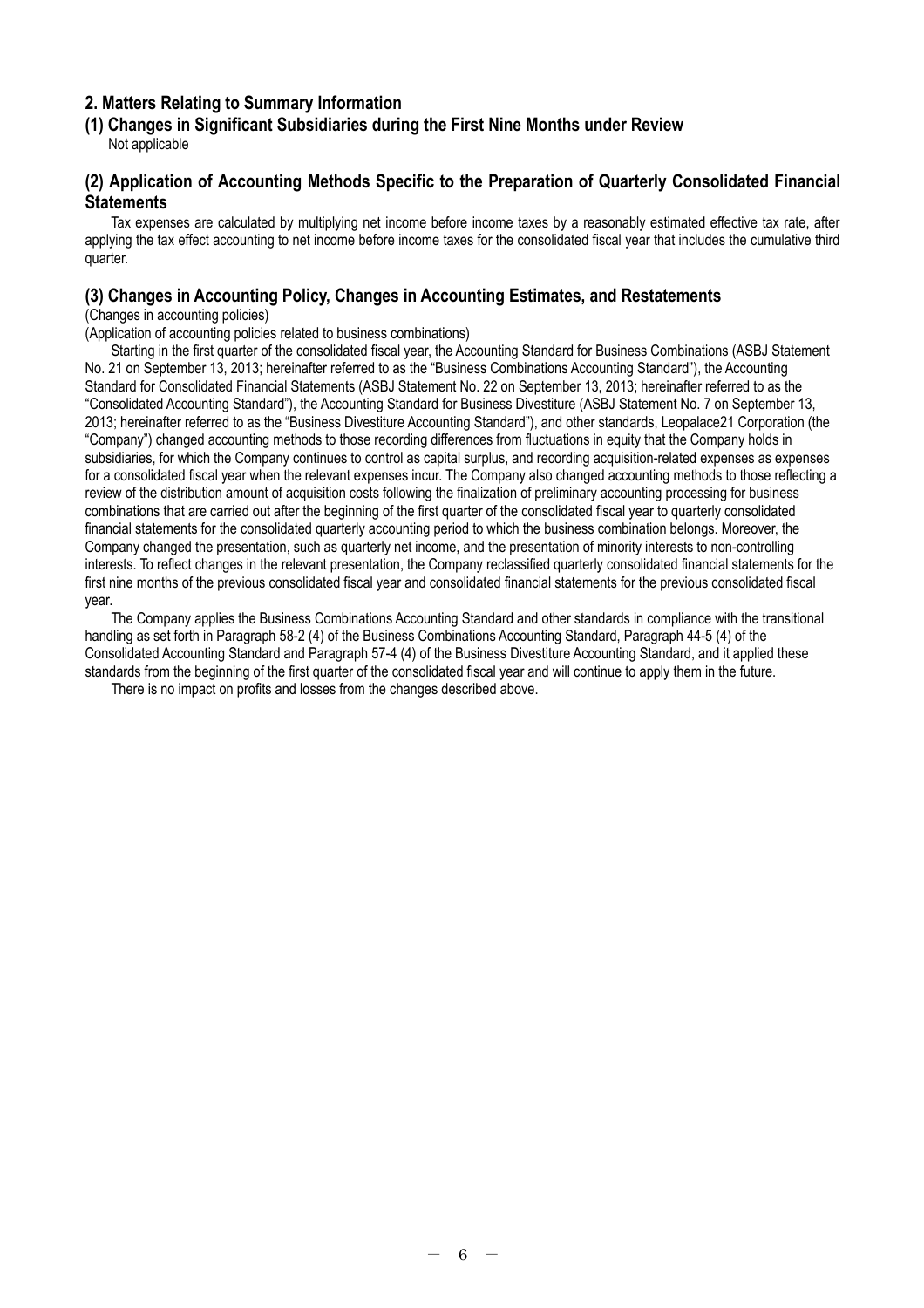# **3. Consolidated Financial Statements**

**(1) Consolidated Balance Sheets**

| (Million yen)                              |                   |                |  |  |
|--------------------------------------------|-------------------|----------------|--|--|
|                                            | December 31, 2015 | March 31, 2015 |  |  |
| <assets></assets>                          |                   |                |  |  |
| <b>Current assets</b>                      |                   |                |  |  |
| Cash and cash equivalents                  | 79,844            | 75,221         |  |  |
| Trade receivables                          | 5,723             | 6,254          |  |  |
| Accounts receivable for completed projects | 2,274             | 1,714          |  |  |
| Operating loans                            | 954               | 1,135          |  |  |
| <b>Securities</b>                          | 693               | 831            |  |  |
| Real estate for sale                       | 21                | 21             |  |  |
| Payment for construction in progress       | 1,250             | 647            |  |  |
| Raw materials and supplies                 | 568               | 609            |  |  |
| Prepaid expenses                           | 3,293             | 3,656          |  |  |
| Deferred tax assets                        | 4,452             | 4,447          |  |  |
| Other accounts receivable                  | 1,862             | 3,013          |  |  |
| Others                                     | 4,104             | 4,907          |  |  |
| Allowance for doubtful accounts            | (225)             | (199)          |  |  |
| <b>Total current assets</b>                | 104,819           | 102,263        |  |  |
| <b>Non-current assets</b>                  |                   |                |  |  |
| Property, plant, and equipment             |                   |                |  |  |
| <b>Buildings and structures</b>            | 57,274            | 59,899         |  |  |
| Machinery, equipment, and vehicles         | 16,537            | 15,115         |  |  |
| Land                                       | 83,912            | 83,289         |  |  |
| Leased assets                              | 9,252             | 7,880          |  |  |
| Construction in progress                   | 2,478             | 992            |  |  |
| Others                                     | 1,888             | 2,253          |  |  |
| Total property, plant, and equipment       | 171,344           | 169,430        |  |  |
| Intangible fixed assets                    |                   |                |  |  |
| Goodwill                                   | 1,572             | 1,684          |  |  |
| Others                                     | 7,334             | 7,210          |  |  |
| <b>Total intangible fixed assets</b>       | 8,907             | 8,894          |  |  |
| Investments and other assets               |                   |                |  |  |
| Investment securities                      | 6,973             | 6,832          |  |  |
| Long-term loans                            | 568               | 540            |  |  |
| <b>Bad debts</b>                           | 1,261             | 1,297          |  |  |
| Long-term prepaid expenses                 | 3,419             | 3,416          |  |  |
| Deferred tax assets                        | 14,641            | 14,654         |  |  |
| Others                                     | 2,665             | 2,905          |  |  |
| Allowance for doubtful accounts            | (2,067)           | (2,085)        |  |  |
| Total investments and other assets         | 27,461            | 27,561         |  |  |
| <b>Total non-current assets</b>            | 207,713           | 205,887        |  |  |
| <b>Deferred assets</b>                     | 703               | 123            |  |  |
| <b>Total assets</b>                        | 313,236           | 308,274        |  |  |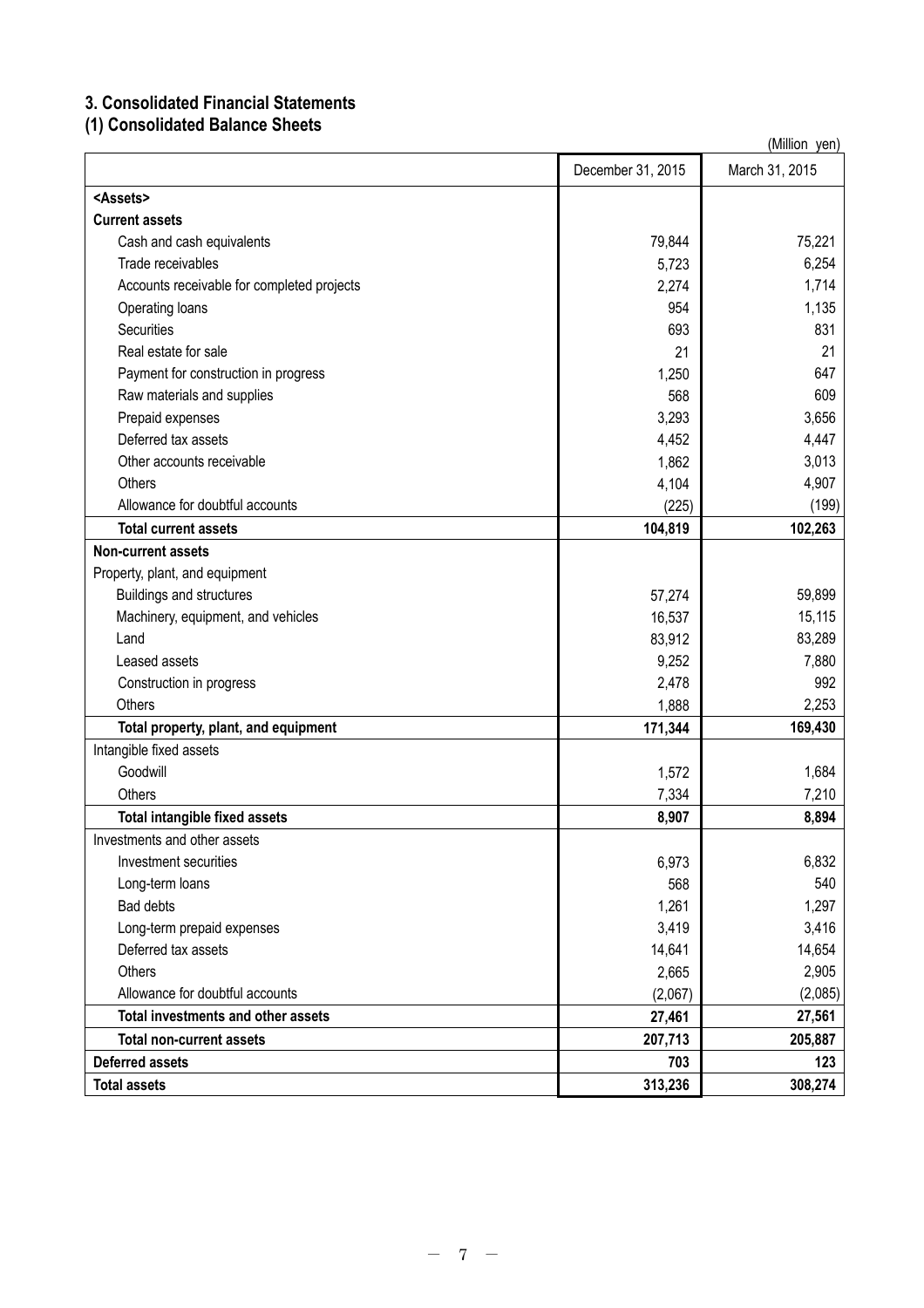|                                                        |                   | (Million yen)  |
|--------------------------------------------------------|-------------------|----------------|
|                                                        | December 31, 2015 | March 31, 2015 |
| <liabilities></liabilities>                            |                   |                |
| <b>Current liabilities</b>                             |                   |                |
| Accounts payable                                       | 2,649             | 2,803          |
| Accounts payable for completed projects                | 10,904            | 14,049         |
| Short-term borrowings                                  | 1,297             | 23,065         |
| Bonds due within one year                              | 4,606             | 1,460          |
| Lease obligations                                      | 2,907             | 2,355          |
| Accounts payable-other                                 | 12,147            | 18,466         |
| Accrued expenses                                       | 20                | 13             |
| Accrued income taxes                                   | 1,799             | 944            |
| Advances received                                      | 35,903            | 40,781         |
| Customer advances for projects in progress             | 7,356             | 6,930          |
| Reserve for employees' bonuses                         | 3,231             |                |
| Reserve for warranty obligations on completed projects | 506               | 404            |
| Reserve for fulfillment of guarantees                  | 673               | 700            |
| Others                                                 | 3,981             | 4,546          |
| <b>Total current liabilities</b>                       | 87,986            | 116,521        |
| <b>Non-current liabilities</b>                         |                   |                |
| <b>Bonds</b>                                           | 21,534            | 3,960          |
| Long-term debt                                         | 14,422            | 7,196          |
| Lease obligations                                      | 7,475             | 6,450          |
| Long-term advances received                            | 18,673            | 22,198         |
| Lease/guarantee deposits received                      | 7,630             | 8,019          |
| Deferred tax liabilities                               | 253               | 253            |
| Reserve for apartment vacancy loss                     | 3,849             | 5,280          |
| Liability for retirement benefit                       | 9,936             | 9,351          |
| Others                                                 | 2,482             | 2,569          |
| <b>Total non-current liabilities</b>                   | 86,257            | 65,279         |
| <b>Total liabilities</b>                               | 174,244           | 181,801        |
| <net assets=""></net>                                  |                   |                |
| Shareholders' equity                                   |                   |                |
| Common stock                                           | 75,282            | 75,282         |
| Capital surplus                                        | 45,235            | 51,501         |
| Retained earnings                                      | 19,156            | 427            |
| Treasury stock                                         | (3,660)           | (3,660)        |
| Total shareholders' equity                             | 136,013           | 123,550        |
| Accumulated other comprehensive income                 |                   |                |
| Net unrealized gains on "other securities"             | 473               | 379            |
| Foreign currency translation adjustments               | 3,307             | 3,545          |
| Remeasurements of defined benefit plans                | (854)             | (1,021)        |
| Total accumulated other comprehensive income           | 2,926             | 2,904          |
| <b>Share subscription rights</b>                       | 18                | 18             |
| <b>Non-controlling interests</b>                       | 33                | 0              |
| <b>Total net assets</b>                                | 138,991           | 126,473        |
| <b>Total liabilities and net assets</b>                | 313,236           | 308,274        |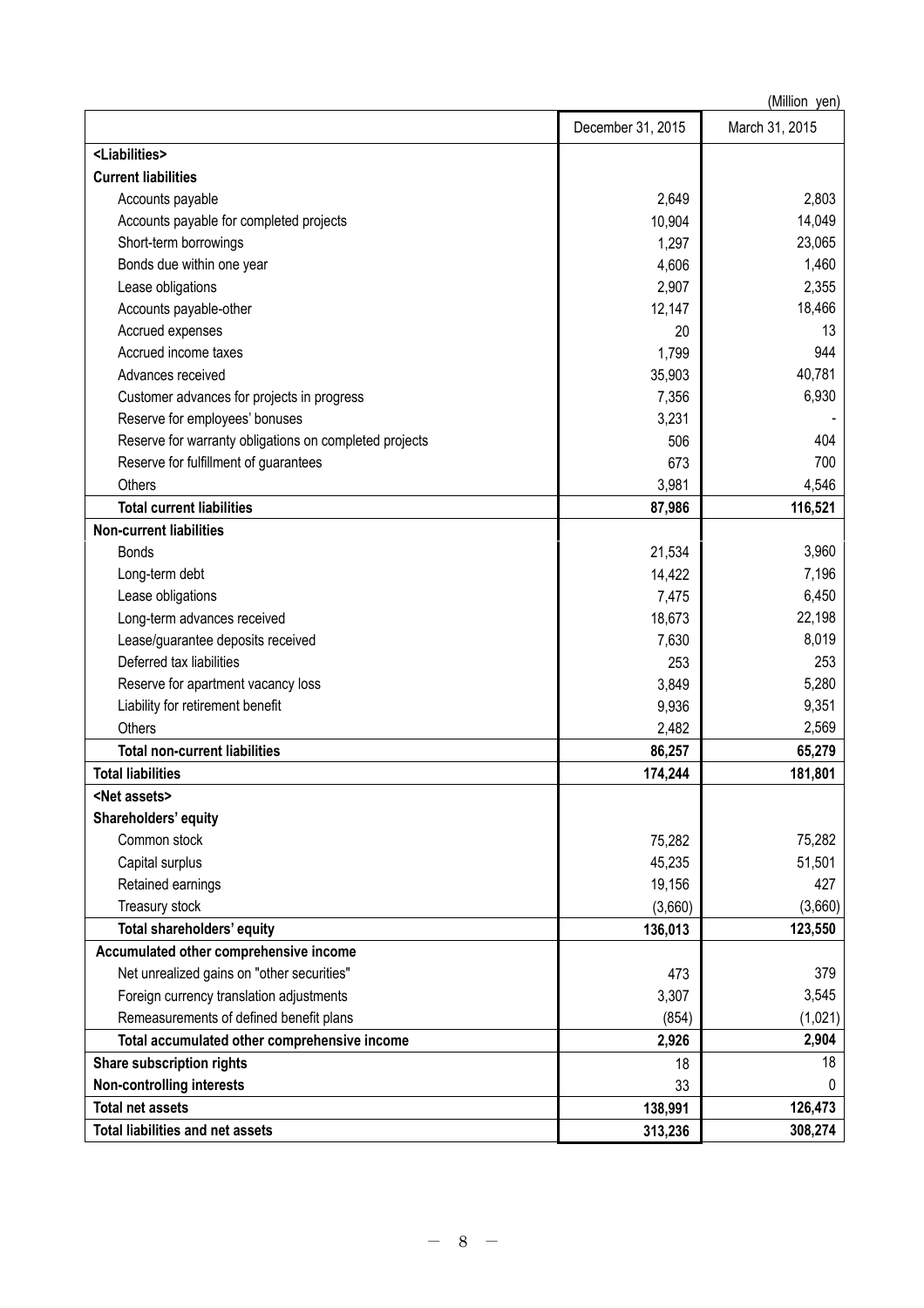# **(2) Consolidated Statements of Operations and Consolidated Statements of Comprehensive Income** Consolidated Statements of Operations

|                                                       |                       | (Million yen)         |
|-------------------------------------------------------|-----------------------|-----------------------|
|                                                       | Nine months ended     | Nine months ended     |
|                                                       | December 31, 2015     | December 31, 2014     |
|                                                       | (Apr. 2015-Dec. 2015) | (Apr. 2014-Dec. 2014) |
| <b>Net sales</b>                                      | 376,541               | 350,756               |
| <b>Cost of sales</b>                                  | 311,661               | 296,837               |
| <b>Gross profit</b>                                   | 64,880                | 53,918                |
| Selling, general, and administrative expenses         | 49,270                | 44,405                |
| <b>Operating profit</b>                               | 15,609                | 9,513                 |
| Non-operating profit                                  |                       |                       |
| Interest income                                       | 28                    | 28                    |
| Dividend income                                       | 69                    | 75                    |
| Refund of fixed asset tax                             |                       | 90                    |
| Others                                                | 146                   | 234                   |
| <b>Total non-operating profit</b>                     | 244                   | 427                   |
| <b>Non-operating expenses</b>                         |                       |                       |
| Interest expenses                                     | 750                   | 862                   |
| Commission fee                                        | 162                   | 340                   |
| <b>Others</b>                                         | 276                   | 100                   |
| <b>Total non-operating expenses</b>                   | 1,189                 | 1,303                 |
| <b>Recurring profit</b>                               | 14,664                | 8,637                 |
| <b>Extraordinary profit</b>                           |                       |                       |
| Gain on sales of property, plant and equipment        | 25                    | 6                     |
| <b>Total extraordinary profit</b>                     | 25                    | $6\phantom{1}$        |
| <b>Extraordinary losses</b>                           |                       |                       |
| Loss on sale of property, plant and equipment         | 0                     | $\mathbf{0}$          |
| Loss on retirement of property, plant and equipment   | 81                    | 230                   |
| Loss on evaluation of investment securities           | 19                    |                       |
| Impairment loss                                       | 120                   | 163                   |
| <b>Total extraordinary losses</b>                     | 222                   | 394                   |
| Income before taxes and other adjustments             | 14,467                | 8,249                 |
| Income taxes                                          | 1,992                 | 405                   |
| Net income                                            | 12,475                | 7,843                 |
| Net income attributable to non-controlling interests  | 12                    | (13)                  |
| Net income attributable to shareholders of the parent | 12,462                | 7,856                 |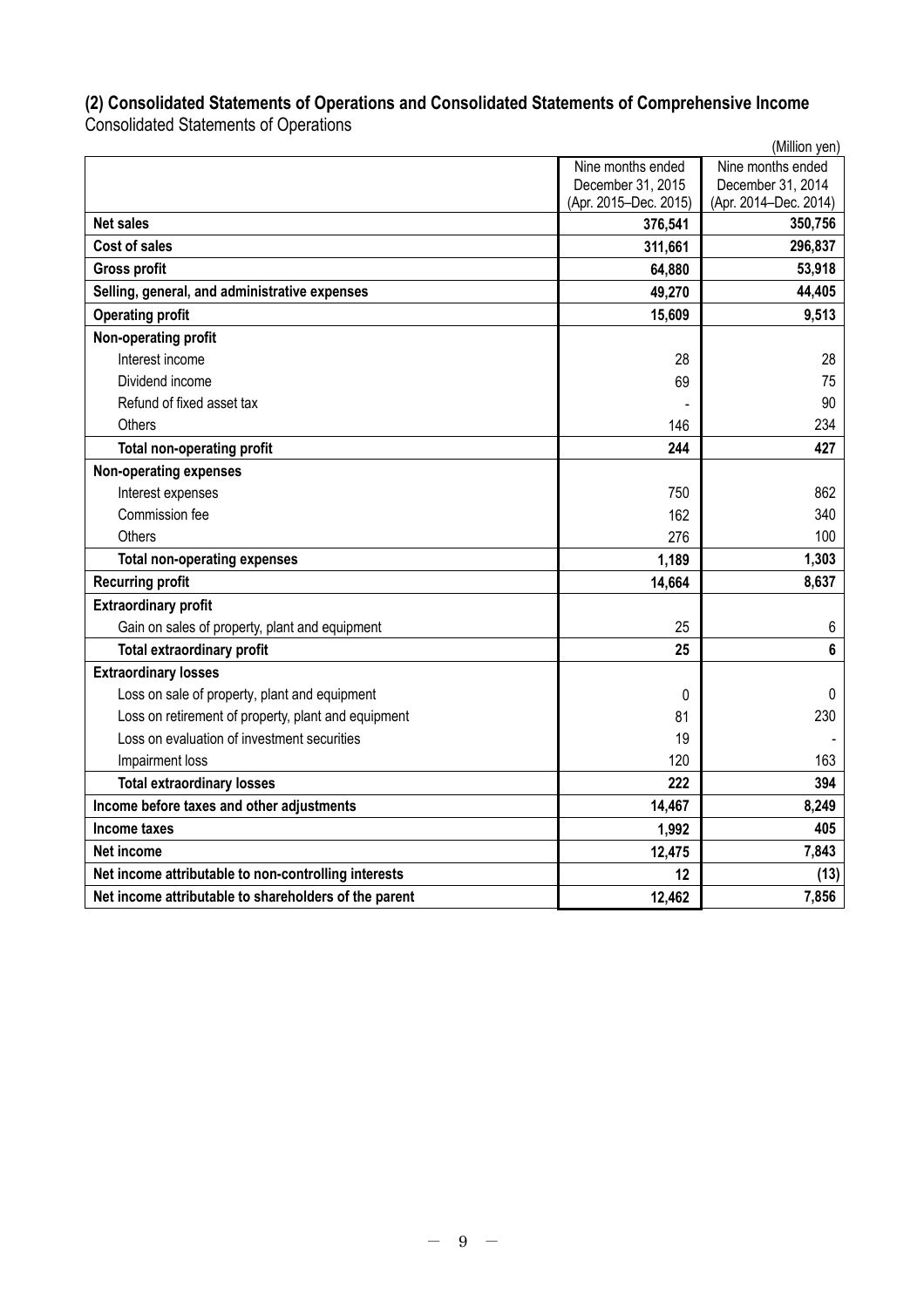# Consolidated Statements of Comprehensive Income

|                                                                 |                       | (Million yen)         |
|-----------------------------------------------------------------|-----------------------|-----------------------|
|                                                                 | Nine months ended     | Nine months ended     |
|                                                                 | December 31, 2015     | December 31, 2014     |
|                                                                 | (Apr. 2015-Dec. 2015) | (Apr. 2014-Dec. 2014) |
| Net income                                                      | 12,475                | 7,843                 |
| Other comprehensive income                                      |                       |                       |
| Net unrealized gains on "other securities"                      | 94                    | (22)                  |
| Translation adjustments                                         | (236)                 | 1,511                 |
| Remeasurements of defined benefit plans                         | 166                   | 108                   |
| Share of other comprehensive income of associates               | (2)                   |                       |
| Total other comprehensive income                                | 21                    | 1,598                 |
| <b>Comprehensive income</b>                                     | 12,497                | 9,442                 |
| (Breakdown)                                                     |                       |                       |
| Comprehensive income attributable to shareholders of the parent | 12,484                | 9,455                 |
| Comprehensive income attributable to non-controlling interests  | 12                    | (13)                  |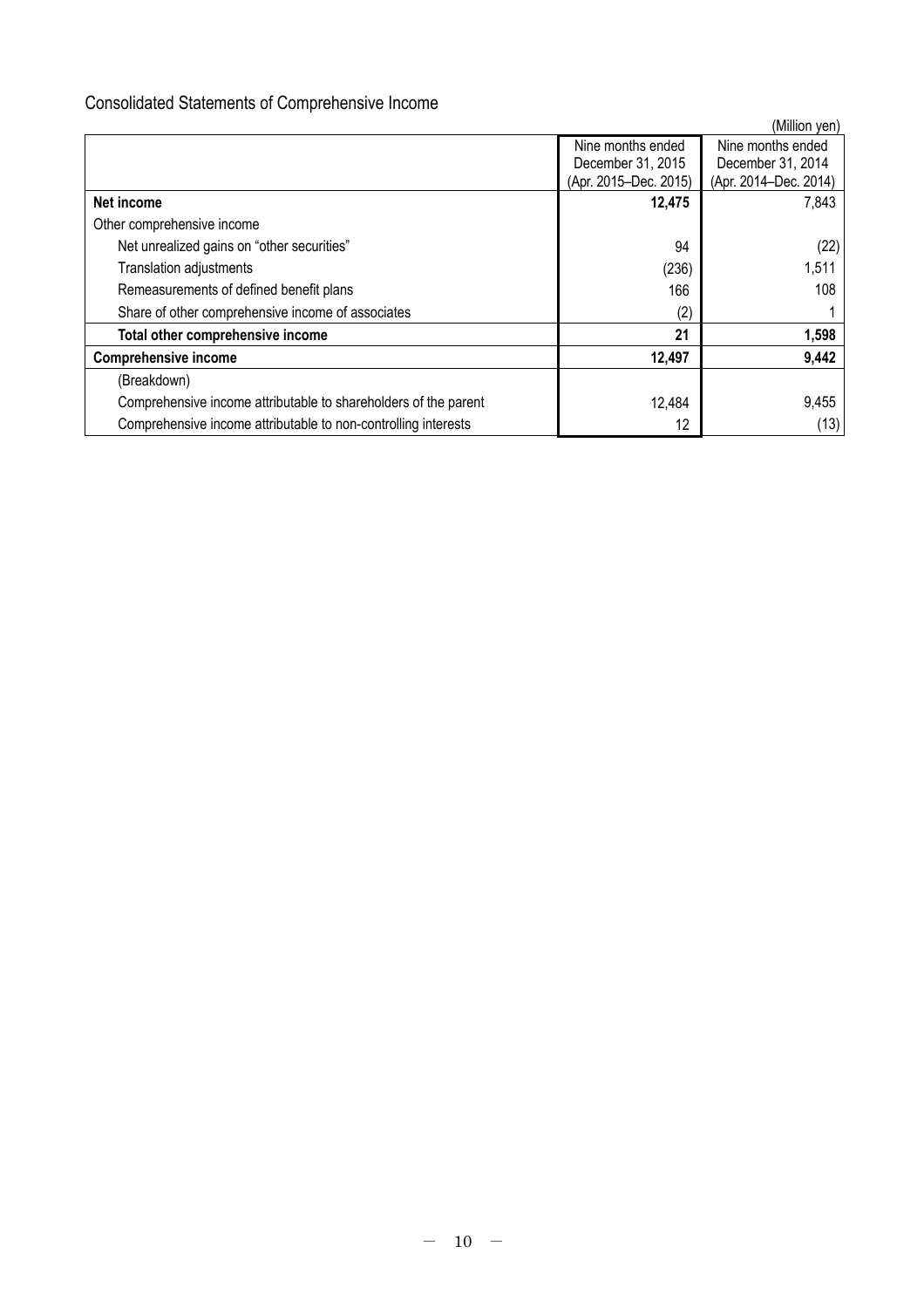# **(3) Notes Regarding Consolidated Financial Statements**

(Notes Regarding the Premise of the Company as a Going Concern)

There are no relevant items.

# (Note Regarding Significant Changes in Shareholders' Equity)

At the Annual Meeting of Shareholders held on June 26, 2015, the Company resolved that, in accordance with the provisions set forth in Paragraph 1 of Article 448 of the Companies Act, the amount of legal capital surplus was reduced and the same amount as the reduced amount was transferred to the other capital surplus, and, in accordance with provisions set forth in Article 452 of the Companies Act, after the relevant transfer, all the other capital surplus was appropriated to offset a loss in retained earnings brought forward.

As a result, in the first nine months of the consolidated fiscal year, the capital surplus declined 6,266 million yen and retained earnings increased by the same amount.